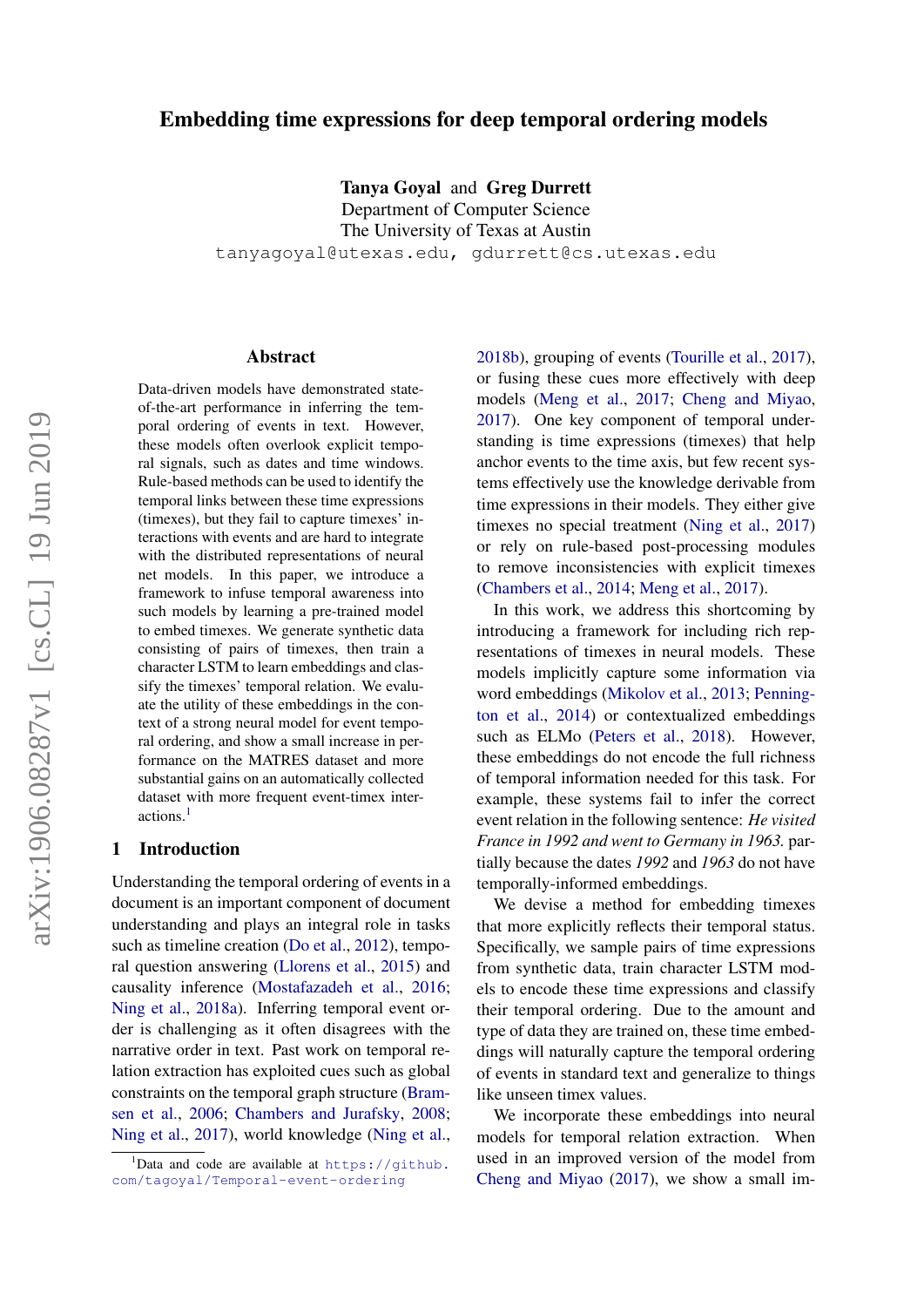provement in performance on the benchmark MA-TRES dataset [\(Ning et al.,](#page-5-12) [2018c\)](#page-5-12). Additionally, to evaluate the full potential of the proposed approach, we construct another dataset with more frequent event-timex interactions using distant supervision. On this dataset, our proposed approach substantially outperforms the ELMoequipped baseline model.

# 2 Methodology

We improve upon the model architecture proposed by [Cheng and Miyao](#page-5-8) [\(2017\)](#page-5-8) for temporal relation extraction, which involves classifying the temporal relation between a given pair of events  $e_1$ and  $e_2$ . Our proposed architecture is outlined in Figure [1.](#page-1-0) The input to the system consists of two sentences,  $s_1 = \{x_1^1, x_2^1, ... x_n^1\}$  and  $s_2 =$  ${x_1^2, x_2^2, ... x_m^2}$  containing  $e_1$  and  $e_2$  respectively. Note that  $s_1$  and  $s_2$  may correspond to the same sentence.

**Input Encoding** For each token  $x_k$  in each sentence, we obtain a distributed representation  $\tilde{x}_k =$  $[v_w; v_p; v_t]$ . Here,  $v_w$  is the word embedding obtained from GloVe or contextualized word embeddings from ELMo,  $v_n$  is a randomly initialized and trainable embedding of the part-of-speech tag, and  $v_t$  corresponds to the timex embedding derived for time expressions (explained in Section [2.1\)](#page-2-0).

Contextual Encoding A biLSTM is used to obtain contextualized embeddings  $h_k$  for each token  $x_k$  in the two sentences, as shown in Figure [1.](#page-1-0) The parameters are shared between these lower biL-STMs for the two sentences. Prior work [\(Cheng](#page-5-8) [and Miyao,](#page-5-8) [2017\)](#page-5-8) does not include these lower biLSTMs and only leverages the dependency encoding, explained next.

Dependency Encoding We use the Stanford Dependency Parser [\(Manning et al.,](#page-5-13) [2014\)](#page-5-13) to extract the dependency paths for both events to their lowest common ancestor. For inter-sentence event pairs, paths are extracted to the root of each sentence. Each vector along the dependency path is fed into an upper biLSTM to produce output  $h_{upper}$ . Formally, for sentence  $s_1$ ,

$$
h_{upper}^1 = \text{biLSTM}([h_k \text{ for } k \in \text{dep-path}(e_1)])
$$

Parameters are shared between the upper biL-

<span id="page-1-0"></span>

Figure 1: Temporal relation extraction model. Here, *peaked* and *remained* are the two events under consideration. The sentences are passed through the lower LSTM, then the outputs corresponding to the events' dependency paths are fed to the upper LSTMs, which produce input to feedforward and classification layers. Time expressions are embedded with a character-level model and broadcasted to events that they modify.

**Output** We concatenate the outputs of the upper biLSTMs' embeddings for the two events to obtain  $z = [h_{upper}^1; h_{upper}^2]$ . We apply multiple feedforward layers with ReLU non-linearity, followed by a softmax layer to obtain output probabilities for the four labels *before, after, vague* and *simultaneous*, [2](#page-1-1) denoting the temporal relation between the event pair  $(e_1, e_2)$ . The network is trained using the cross entropy loss.

#### 2.1 Time Embeddings

Next, we outline our approach for constructing the timex embeddings  $v_t$ , which are concatenated to word and POS embeddings to generate the input encoding (as discussed in the previous section).

We improve upon the model architecture proposed<br>
We improve upon the model architecture proposed<br>
Figure 1. Tensored heating the controllation controllation controllation in<br>the synchron field in the dollar broke through **Training Data** To obtain time embeddings, we first constructed a grammar of time expressions in the dataset. We identified two main classes of timexes: explicit datetimes expressed in recognizable timex format (e.g. *Sept. 12*, *1993*, *August 2013*, *1998*, *10-12-2014*, *9th January*, etc.) and natural language time indicators (e.g. *two months ago*, *5 weeks ago*, *next year*, etc.). We designed generic templates that covered both these categories of timexes, e.g.  $\left[ mm \, dd, vy \right]^3$  $\left[ mm \, dd, vy \right]^3$  By randomly sampling values for the slots, we can generate valid time expressions based on this tem-

<span id="page-1-1"></span> $2$ These are the labels used in the MATRES dataset [\(Ning](#page-5-5) [et al.,](#page-5-5) [2018b\)](#page-5-5), but our classifier could in principle generalize to other label schemes as well.

<span id="page-1-2"></span><sup>&</sup>lt;sup>3</sup>See the appendix for more examples.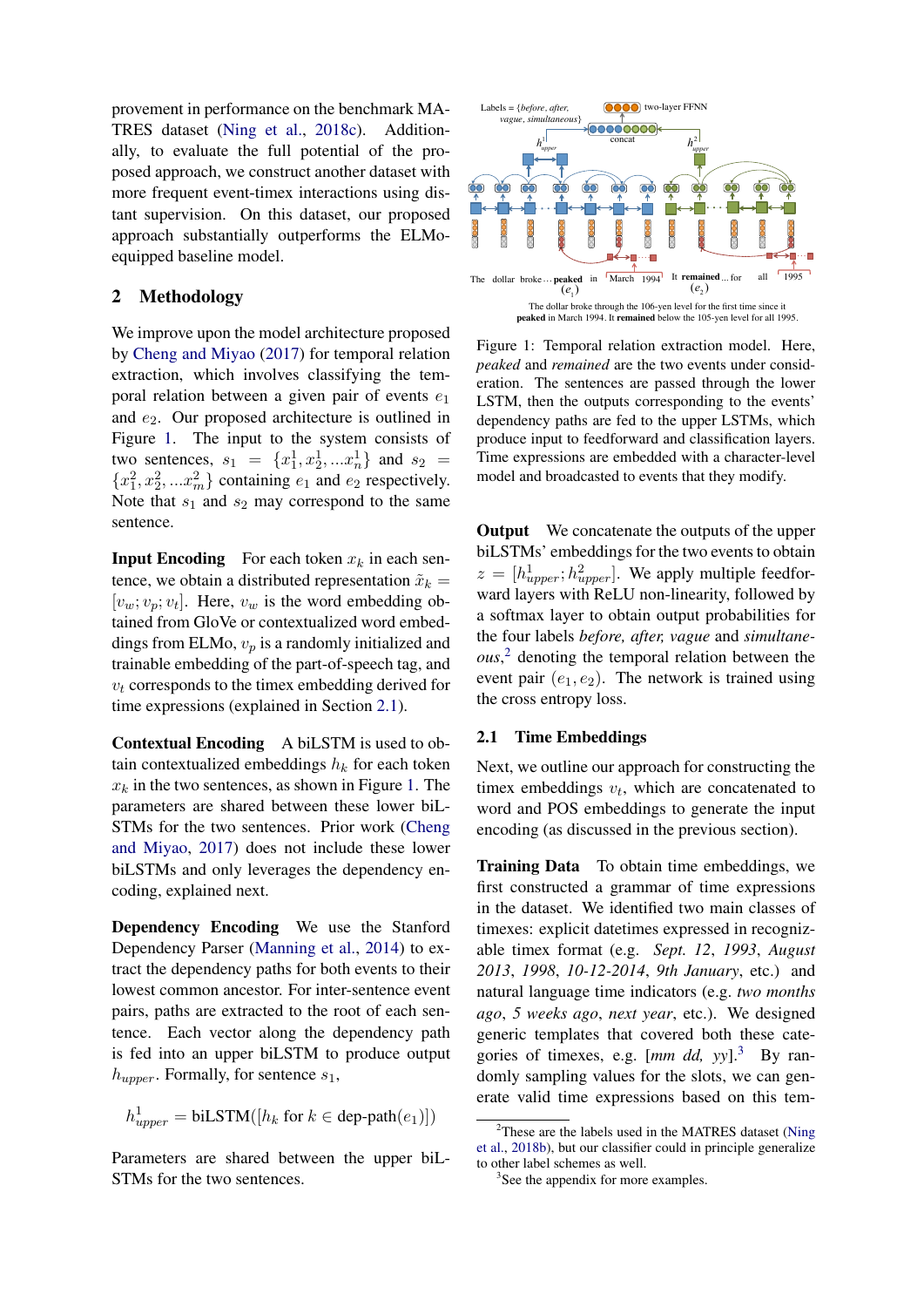<span id="page-2-1"></span>

Figure 2: Timex model. The output of character biL-STMs is used to as input to classification. These vectors serve as time embeddings in the downstream tasks.

plate. We used pairs of such randomly generated timexes to construct training data for our timex model. Since we generate time expression pairs from a pre-defined grammar and set of templates, it is straightforward to obtain the temporal order between the pairs of timexes.

Model Architecture The model architecture for the timex model is outlined in Figure [2.](#page-2-1) The input to the system are two time expressions,  $t_1$ and  $t_2$ . We use character biLSTMs to obtain distributed representations of both time expressions. We obtain time embeddings  $h_1$  and  $h_2$  for timex  $t_1$ and  $t_2$  by averaging the outputs of biLSTM layer. The two time embeddings are concatenated and fed through multiple feed forward layers with nonlinearity. This is followed by a softmax layer that produces the output probabilities for the three label classes (*before, after* and *simultaneous*), denoting the temporal relation between the two time expressions. We train this network with the cross entropy loss.

<span id="page-2-0"></span>Inclusion in Temporal Models For a given time expression, the average of the outputs of the bi-LSTM model  $(h_1)$  is used as the time embedding as shown in Figure [1.](#page-1-0) For other non-timex tokens, a zero vector is concatenated instead. Further, we also project the time embedding for a timex to the corresponding event it modifies according to a set of grammatical rules on the dependency parse, shown with red arrows in Figure [1.](#page-1-0)

## 3 Experiments

## 3.1 Timex Pair Ordering

First, we intrinsically evaluate the performance of the character-level timex model, outlined in Section [2.1.](#page-2-0) We generated 50000 random pairs of time expressions for training and 5000 randomly generated pairs for test. We seek to answer two ques-

<span id="page-2-2"></span>

| Model                             |              | $w$ / linear $ w $ biLSTM |
|-----------------------------------|--------------|---------------------------|
| GloVe embedding<br>ELMo embedding | 81.3<br>88.3 | 88.7<br>97.6              |
| Char embedding (Ours)             |              | 97.3                      |

Table 1: Performance on the synthetic timex dataset, classifying a pair of timexes as *before*, *after*, or *simultaneous*. Including a biLSTM layer (as depicted in Figure [2\)](#page-2-1) leads to higher performance than just pooling and a linear layer. Character-level modeling (from ELMo or our learned embeddings) is important for high performance.

tions: first, can our proposed timex model successfully capture temporal information necessary to order these timex pairs, and second, how effective are pre-trained embeddings for this task?

Table [1](#page-2-2) shows a comparison between several models in our synthetic timex setting. Our proposed timex model achieves an accuracy of 97.3%. This high accuracy indicates that the model has effectively learned from the training data; its timex embeddings contain temporal ordering information which can be used for downstream tasks.

We also evaluate whether pre-trained embeddings such as ELMo or GloVe contain the necessary temporal information necessary for classifying the temporal order between timex pairs. We first test these with a minimal model. We construct a distributed representation of each time expression (obtained by average pooling the token level GloVe or ELMo embeddings), perform element-wise subtraction between the two embeddings, and feed the result through a linear classification layer that produces the output probabilities for the temporal label classes. The left column of Table [1](#page-2-2) shows that while both GloVe and ELMo contain some temporal information, our proposed model's additional parameters and richer embedding scheme lead to higher performance.

We further experiments to investigate if ELMo or GloVe can additionally be used in our timex model to obtain even more powerful embeddings. We replace our model's character-level vectors and character-level biLSTM with token-level pretrained vectors (either contextualized vectors from ELMo or non-contextual vectors from GloVe) and a token-level biLSTM. As before, the outputs of this biLSTM for the two timexes are concatenated and further fed to feedforward and softmax layers for temporal label prediction. Using ELMo embeddings in this manner does not lead to a sub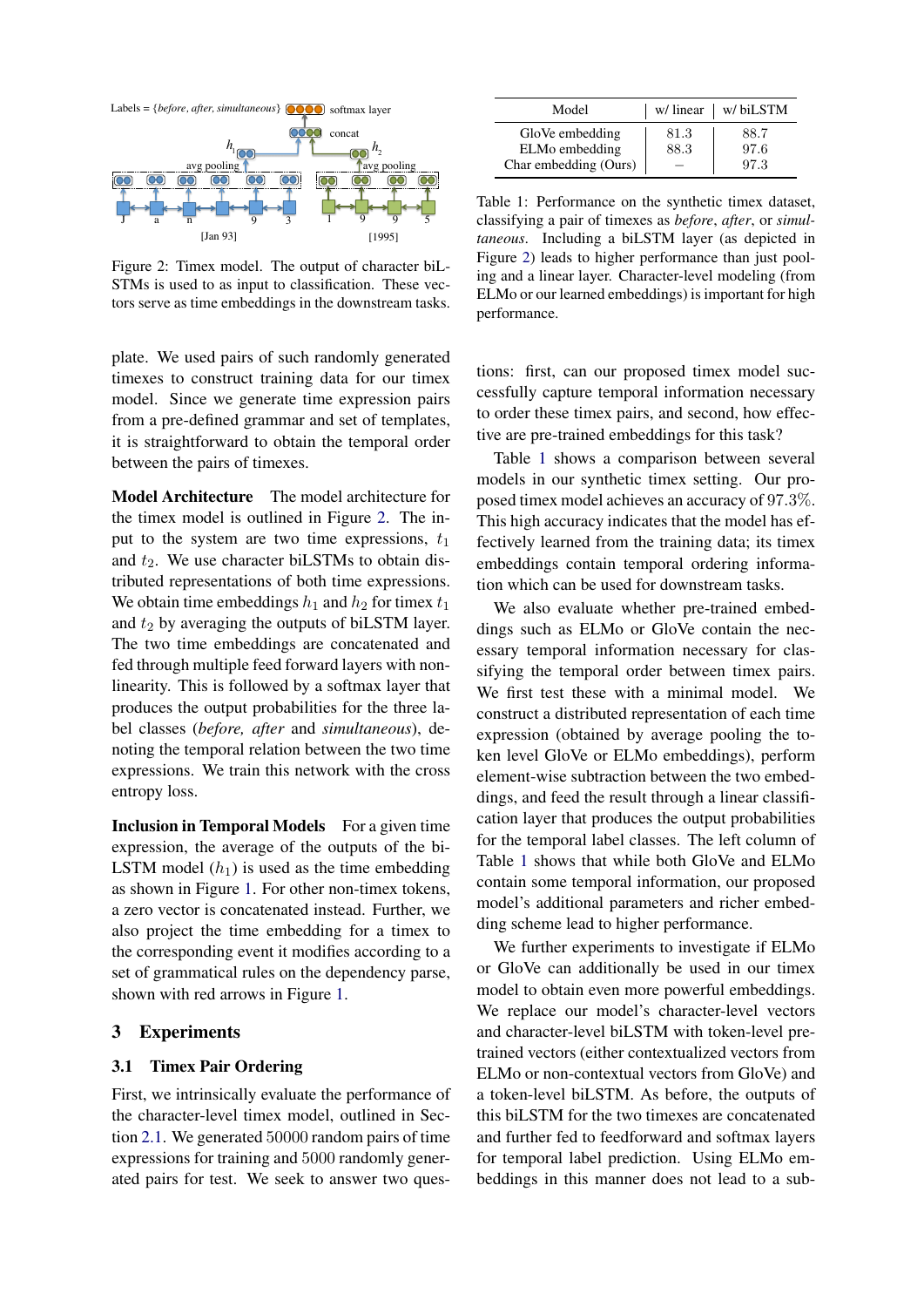stantial improvement over previous results, with an accuracy of 97.6% for the temporal relation classification objective on the same test set. However, the performance using GloVe embeddings drops to 88.7%. This drop in performance can partially be attributed to the word-level nature of GloVe vectors, which do not necessarily cover every year that might be seen in the dataset. We used the GloVe vectors with 840 billion tokens (largest available) to circumvent this issue and minimize the number of out of vocabulary instances, but still see low performance.

### 3.2 Event Temporal Ordering

Next, we investigate the effectiveness of our timex embeddings in the context of our full event temporal ordering model. We evaluate on two event temporal ordering datasets, one real and one artificially constructed.

## 3.2.1 Evaluation on MATRES

We evaluate on the MATRES dataset proposed in [Ning et al.](#page-5-12) [\(2018c\)](#page-5-12). This dataset is designed to be less ambiguous than TimeBank-Dense [\(Cassidy](#page-4-3) [et al.,](#page-4-3) [2014\)](#page-4-3). MATRES contains temporal annotations for documents from the TimeBank [\(Puste](#page-5-14)[jovsky et al.,](#page-5-14) [2003\)](#page-5-14), AQUAINT [\(Graff,](#page-5-15) [2002\)](#page-5-15) and Platinum datasets [\(UzZaman et al.,](#page-5-16) [2013\)](#page-5-16). We follow standard practice and use TimeBank and AQUAINT (256 articles) for training and Platinum (20 articles) for testing.

Table [2](#page-3-0) outlines the performance of the proposed approach on MATRES. We implemented the model proposed by [Cheng and Miyao](#page-5-8) [\(2017\)](#page-5-8) and compare against it. We evaluate the models using both GloVe and ELMo embeddings. Our results show substantial improvement over this baseline model. Moreover, including time embeddings as additional input to the improved models leads to a small improvement in the overall accuracy. However, we did not find the results to be statistically significant according to a bootstrap resampling test (GloVe *p*-value =  $0.349$ , ELMo *p*-value  $= 0.267$ .<sup>[4](#page-3-1)</sup>

Note that only a fraction of examples in the MATRES dataset contain distinct time expressions

<span id="page-3-0"></span>

| Model                  | GloVe   ELMo |       |
|------------------------|--------------|-------|
| Cheng and Miyao (2017) | 59.53        | 65.50 |
| Ours w/o timex embed   | 62.83        | 68.45 |
| Ours w/ timex embed    | 63.22        | 68.61 |

Table 2: Performance of our event temporal ordering model on the MATRES dataset. We report the mean accuracy over 3 runs of each model. Our model improves substantially over [Cheng and Miyao](#page-5-8) [\(2017\)](#page-5-8). Including timexes leads to small accuracy gains, partially due to the fact that timexes often do not occur with the dataset's hard examples.

that can be compared to resolve temporal ordering. To further evaluate our approach, we investigated whether an equivalent performance improvement could be achieved through post-processing rules involving time expressions. We identified event pairs in the data for which both events had an accompanying time expression modifying the event according to the dependency parse. We can then infer the temporal relation between the event pair using rules on top of these timexes. However, we observed that such a post-processing scheme had very low coverage in the dataset and could not repair *any* errors in the development set. We therefore turn our attention to a setting with a richer set of timexes for further evaluation.[5](#page-3-2)

### 3.2.2 Evaluation on Distant Data

In MATRES, only a fraction of the examples contain time expressions and are consequently affected by inclusion of time embeddings. Therefore, to test the full potential of the proposed approach, we additionally collect a test dataset of examples with explicit timexes that expose their temporal relation; we view the timexes as distant supervision for the event pairs. To identify such examples, we use two high precision classifiers proposed in [Chambers et al.](#page-4-2) [\(2014\)](#page-4-2): (a) an eventtimex classifier that identifies the temporal relation between adjacent verb and time expressions  $(\text{precision} = 0.92)$ , (b) a timex-timex classifier that identifies the temporal relation between two time expressions (precision  $= 0.88$ ). These classifiers can allow us to directly infer the time relation be-

<span id="page-3-1"></span><sup>4</sup>Augmenting word embeddings with time embeddings increases the number of network parameters; however, additional experiments revealed that increasing the size of the GloVe embeddings in the basic temporal model did not lead to an improvement in performance. Therefore, it does not seem that extra parameters in the model contribute to the observed improvements.

<span id="page-3-2"></span><sup>&</sup>lt;sup>5</sup>In prior work [\(Cheng and Miyao,](#page-5-8) [2017;](#page-5-8) [Meng and](#page-5-17) [Rumshisky,](#page-5-17) [2018\)](#page-5-17), machine learning classifiers are used to infer a wider range of event-timex links, which can potentially increase the informativeness of timexes. However, many of the links they target require complex inferences to determine, and as a result those works report relatively low performance for such classifiers. Hence, we do not compare to these methods in our experiments.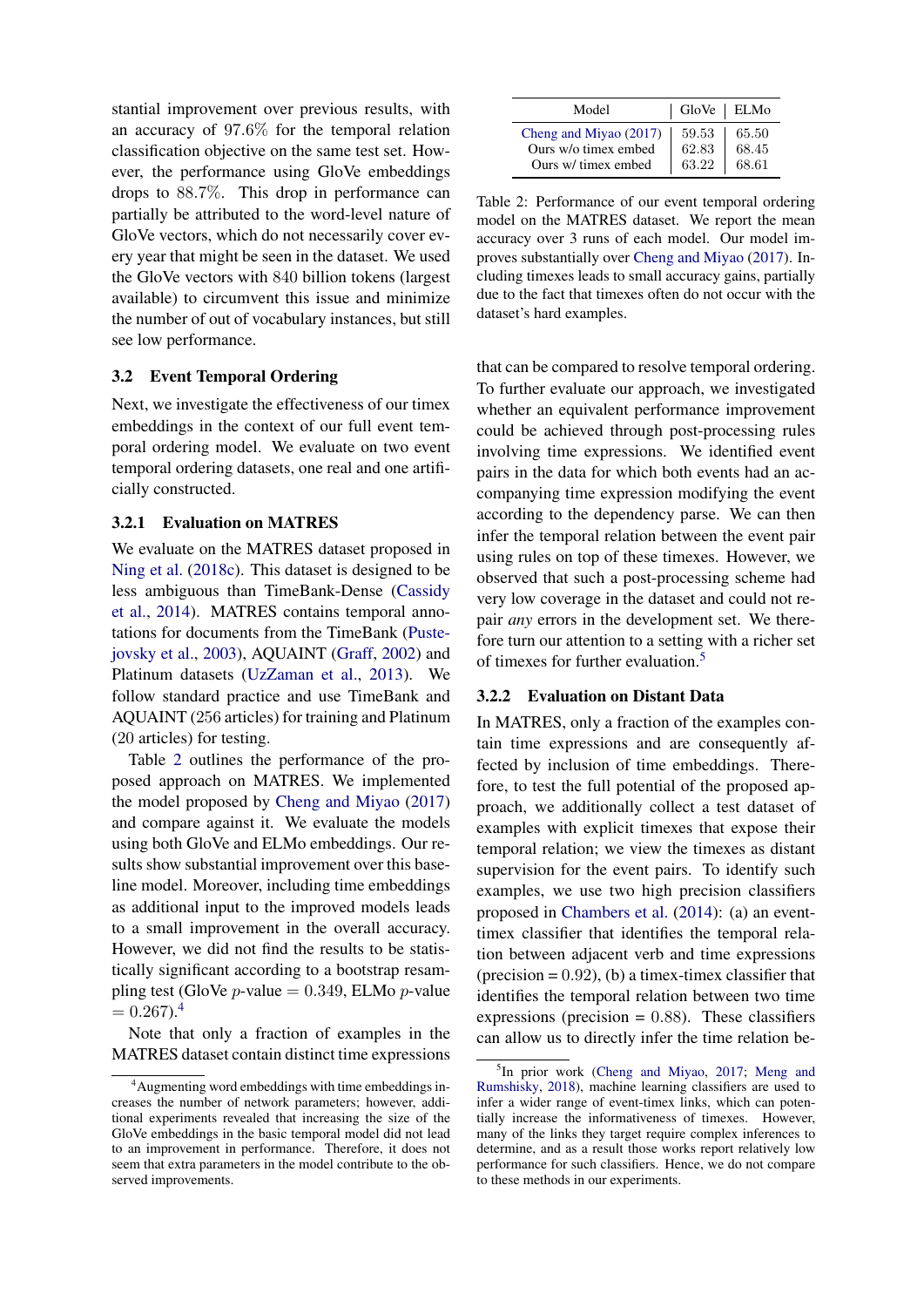<span id="page-4-5"></span>

|                                                                    | 2000                 | 3000                 | 4000                 |  |  |
|--------------------------------------------------------------------|----------------------|----------------------|----------------------|--|--|
| GloVe                                                              |                      |                      |                      |  |  |
| Ours w/o Timex Embed<br>Ours w/ Masked Timex<br>Ours w/Timex Embed | 74.0<br>73.9<br>81.6 | 76.8<br>75.5<br>83.2 | 78.2<br>77.1<br>83.1 |  |  |
| EL Mo                                                              |                      |                      |                      |  |  |
| Ours w/o Timex Embed<br>Ours w/ Masked Timex<br>Ours w/Timex Embed | 80.1<br>79.8<br>82.3 | 83.8<br>80.1<br>84.5 | 84.3<br>80.7<br>84.8 |  |  |

Table 3: Performance of our models on the distantlylabeled event ordering data. We report overall accuracy values. In both the GloVe and ELMo settings, our timex embeddings lead to higher performance. The ELMo model gets substantially worse when timexes are masked, indicating that it is organically exploiting these better than GloVe is.

tween an event pair where each event is linked to a timex. An example event pair from the distant data thus collected is: *"Riyadh suspended aid to the Palestinians in 1990 when it accused Arafat of siding with Iraq after the 1990 invasion of Kuwait, but it restored aid in 1994."*[6](#page-4-4) Note that the classifiers used have very low recall in general, but by running the system on Gigaword [\(Graff et al.,](#page-5-18) [2007\)](#page-5-18), we can extract a large dataset in spite of this.

Since this distant data is created using rulebased classifiers, given a large amount of training data, the baseline model can achieve high performance as it learns to infer these rules. However, our aim is to improve the performance of the event ordering model on moderately sized datasets, where the knowledge induction from timex embeddings play a larger role. Therefore, we report results on training sets of size 2000, 3000, and 4000 samples. The test set is kept constant with 1000 samples.

Table [3](#page-4-5) outlines the performance of the temporal models on this dataset. We evaluate our models across three settings: (a) our event ordering model without including timex embeddings, (b) our event ordering model with masking of time tokens (replacing it with UNK tokens) and (c) our full model including timex embeddings. We evaluate the models using both GloVe and ELMo embeddings as input. In both settings, incorporating our timexes leads to higher performance. For GloVe, the performance of the basic temporal model is similar to that when the time expression

is masked out. This demonstrates that the temporal model does not use the knowledge from time expressions when making temporal relation predictions. However, in the ELMo setting, we observed a larger drop in performance by masking out the time expressions compared to GloVe embeddings. This demonstrates that the ELMo embeddings are not agnostic to time-expressions in the sentence, although they still show improvement by inclusion of timex embeddings trained specifically with the temporal classification objective on small datasets.

## 4 Conclusion

In this paper, we propose a framework to learn temporally-aware timex embeddings from synthetic data. Through experiments on two datasets, we show that incorporating these embeddings in deep temporal models leads to an improvement in the overall temporal classification performance.

## 5 Acknowledgments

This work was partially supported by NSF Grant IIS-1814522, NSF Grant SHF-1762299, a Bloomberg Data Science Grant, and an equipment grant from NVIDIA. The authors acknowledge the Texas Advanced Computing Center (TACC) at The University of Texas at Austin for providing HPC resources used to conduct this research. Also, thanks to the anonymous reviewers for their helpful comments.

### References

- <span id="page-4-0"></span>Philip Bramsen, Pawan Deshpande, Yoong Keok Lee, and Regina Barzilay. 2006. [Inducing Temporal](http://dl.acm.org/citation.cfm?id=1610075.1610105) [Graphs.](http://dl.acm.org/citation.cfm?id=1610075.1610105) In *Proceedings of the 2006 Conference on Empirical Methods in Natural Language Processing*, EMNLP '06, pages 189–198, Stroudsburg, PA, USA. Association for Computational Linguistics.
- <span id="page-4-3"></span>Taylor Cassidy, Bill McDowell, Nathanael Chambers, and Steven Bethard. 2014. An Annotation Framework for Dense Event Ordering. In *Proceedings of the 52nd Annual Meeting of the Association for Computational Linguistics (Volume 2: Short Papers)*, volume 2, pages 501–506.
- <span id="page-4-2"></span>Nathanael Chambers, Taylor Cassidy, Bill McDowell, and Steven Bethard. 2014. Dense event ordering with a multi-pass architecture. *Transactions of the Association for Computational Linguistics*, 2:273– 284.
- <span id="page-4-1"></span>Nathanael Chambers and Dan Jurafsky. 2008. [Jointly](http://dl.acm.org/citation.cfm?id=1613715.1613803) [Combining Implicit Constraints Improves Tempo](http://dl.acm.org/citation.cfm?id=1613715.1613803)[ral Ordering.](http://dl.acm.org/citation.cfm?id=1613715.1613803) In *Proceedings of the Conference on*

<span id="page-4-4"></span><sup>&</sup>lt;sup>6</sup>See the appendix for more samples from the distant data.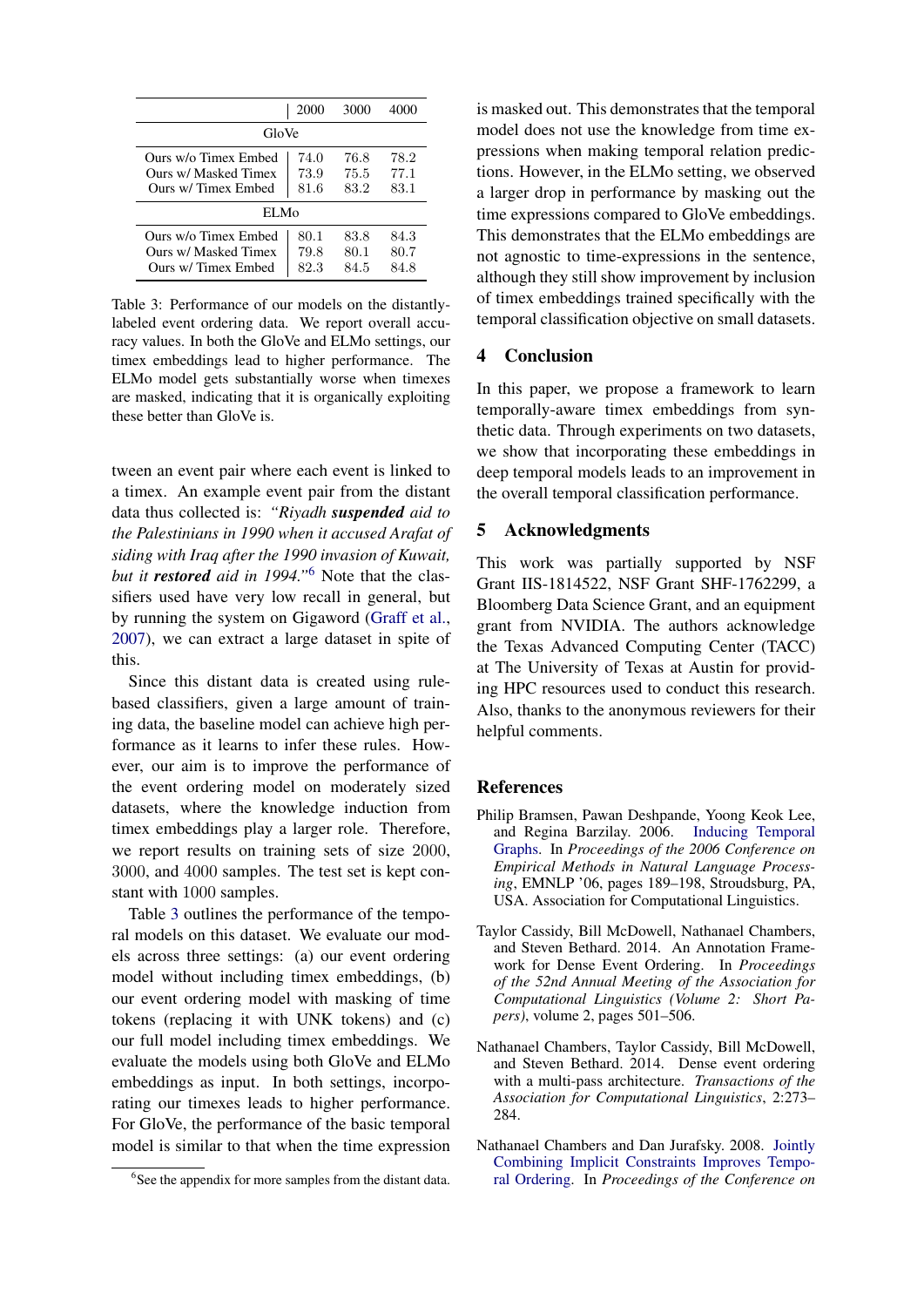*Empirical Methods in Natural Language Processing*, EMNLP '08, pages 698–706, Stroudsburg, PA, USA. Association for Computational Linguistics.

- <span id="page-5-8"></span>Fei Cheng and Yusuke Miyao. 2017. Classifying Temporal Relations by Bidirectional LSTM over Dependency Paths. In *Proceedings of the 55th Annual Meeting of the Association for Computational Linguistics (Volume 2: Short Papers)*, volume 2, pages 1–6.
- <span id="page-5-0"></span>Quang Xuan Do, Wei Lu, and Dan Roth. 2012. Joint inference for event timeline construction. In *Proceedings of the 2012 Joint Conference on Empirical Methods in Natural Language Processing and Computational Natural Language Learning*, pages 677– 687. Association for Computational Linguistics.
- <span id="page-5-15"></span>David Graff. 2002. The AQUAINT corpus of English news text. *Linguistic Data Consortium, Philadelphia*.
- <span id="page-5-18"></span>David Graff, Junbo Kong, Ke Chen, and Kazuaki Maeda. 2007. English Gigaword Third Edition. Linguistic Data Consortium, Catalog Number LDC2007T07.
- <span id="page-5-1"></span>Hector Llorens, Nathanael Chambers, Naushad UzZaman, Nasrin Mostafazadeh, James Allen, and James Pustejovsky. 2015. SemEval-2015 Task 5: QA TEMPEVAL-Evaluating Temporal Information Understanding with Question Answering. In *Proceedings of the 9th International Workshop on Semantic Evaluation (SemEval 2015)*, pages 792–800.
- <span id="page-5-13"></span>Christopher Manning, Mihai Surdeanu, John Bauer, Jenny Finkel, Steven Bethard, and David McClosky. 2014. The Stanford CoreNLP natural language processing toolkit. In *Proceedings of 52nd annual meeting of the association for computational linguistics: system demonstrations*, pages 55–60.
- <span id="page-5-17"></span>Yuanliang Meng and Anna Rumshisky. 2018. Context-Aware Neural Model for Temporal Information Extraction. In *Proceedings of the 56th Annual Meeting of the Association for Computational Linguistics (Volume 1: Long Papers)*, volume 1, pages 527–536.
- <span id="page-5-7"></span>Yuanliang Meng, Anna Rumshisky, and Alexey Romanov. 2017. Temporal Information Extraction for Question Answering Using Syntactic Dependencies in an LSTM-based Architecture. In *Proceedings of the 2017 Conference on Empirical Methods in Natural Language Processing*, pages 887–896.
- <span id="page-5-9"></span>Tomas Mikolov, Ilya Sutskever, Kai Chen, Greg S Corrado, and Jeff Dean. 2013. Distributed representations of words and phrases and their compositionality. In *Advances in neural information processing systems*, pages 3111–3119.
- <span id="page-5-2"></span>Nasrin Mostafazadeh, Alyson Grealish, Nathanael Chambers, James Allen, and Lucy Vanderwende. 2016. CaTeRS: Causal and temporal relation scheme for semantic annotation of event structures. In *Proceedings of the Fourth Workshop on Events*, pages 51–61.
- <span id="page-5-4"></span>Qiang Ning, Zhili Feng, and Dan Roth. 2017. A structured learning approach to temporal relation extraction. In *Proceedings of the 2017 Conference on Empirical Methods in Natural Language Processing*, pages 1027–1037.
- <span id="page-5-3"></span>Qiang Ning, Zhili Feng, Hao Wu, and Dan Roth. 2018a. Joint reasoning for temporal and causal relations. In *Proceedings of the 56th Annual Meeting of the Association for Computational Linguistics (Volume 1: Long Papers)*, volume 1, pages 2278–2288.
- <span id="page-5-5"></span>Qiang Ning, Hao Wu, Haoruo Peng, and Dan Roth. 2018b. Improving Temporal Relation Extraction with a Globally Acquired Statistical Resource. In *Proceedings of the 2018 Conference of the North American Chapter of the Association for Computational Linguistics: Human Language Technologies, Volume 1 (Long Papers)*, pages 841–851.
- <span id="page-5-12"></span>Qiang Ning, Hao Wu, and Dan Roth. 2018c. A Multi-Axis Annotation Scheme for Event Temporal Relations. In *Proceedings of the 56th Annual Meeting of the Association for Computational Linguistics (Volume 1: Long Papers)*, pages 1318–1328.
- <span id="page-5-10"></span>Jeffrey Pennington, Richard Socher, and Christopher Manning. 2014. Glove: Global vectors for word representation. In *Proceedings of the 2014 conference on empirical methods in natural language processing (EMNLP)*, pages 1532–1543.
- <span id="page-5-11"></span>Matthew Peters, Mark Neumann, Mohit Iyyer, Matt Gardner, Christopher Clark, Kenton Lee, and Luke Zettlemoyer. 2018. Deep Contextualized Word Representations. In *Proceedings of the 2018 Conference of the North American Chapter of the Association for Computational Linguistics: Human Language Technologies, Volume 1 (Long Papers)*, pages 2227– 2237.
- <span id="page-5-14"></span>James Pustejovsky, Patrick Hanks, Roser Sauri, Andrew See, Robert Gaizauskas, Andrea Setzer, Dragomir Radev, Beth Sundheim, David Day, Lisa Ferro, et al. 2003. The timebank corpus. In *Corpus linguistics*, volume 2003, page 40. Lancaster, UK.
- <span id="page-5-6"></span>Julien Tourille, Olivier Ferret, Aurelie Neveol, and Xavier Tannier. 2017. Neural Architecture for Temporal Relation Extraction: A Bi-LSTM Approach for Detecting Narrative Containers. In *Proceedings of the 55th Annual Meeting of the Association for Computational Linguistics (Volume 2: Short Papers)*, volume 2, pages 224–230.
- <span id="page-5-16"></span>Naushad UzZaman, Hector Llorens, Leon Derczynski, James Allen, Marc Verhagen, and James Pustejovsky. 2013. Semeval-2013 task 1: Tempeval-3: Evaluating time expressions, events, and temporal relations. In *Second Joint Conference on Lexical and Computational Semantics (\* SEM), Volume 2: Proceedings of the Seventh International Workshop on Semantic Evaluation (SemEval 2013)*, volume 2, pages 1–9.